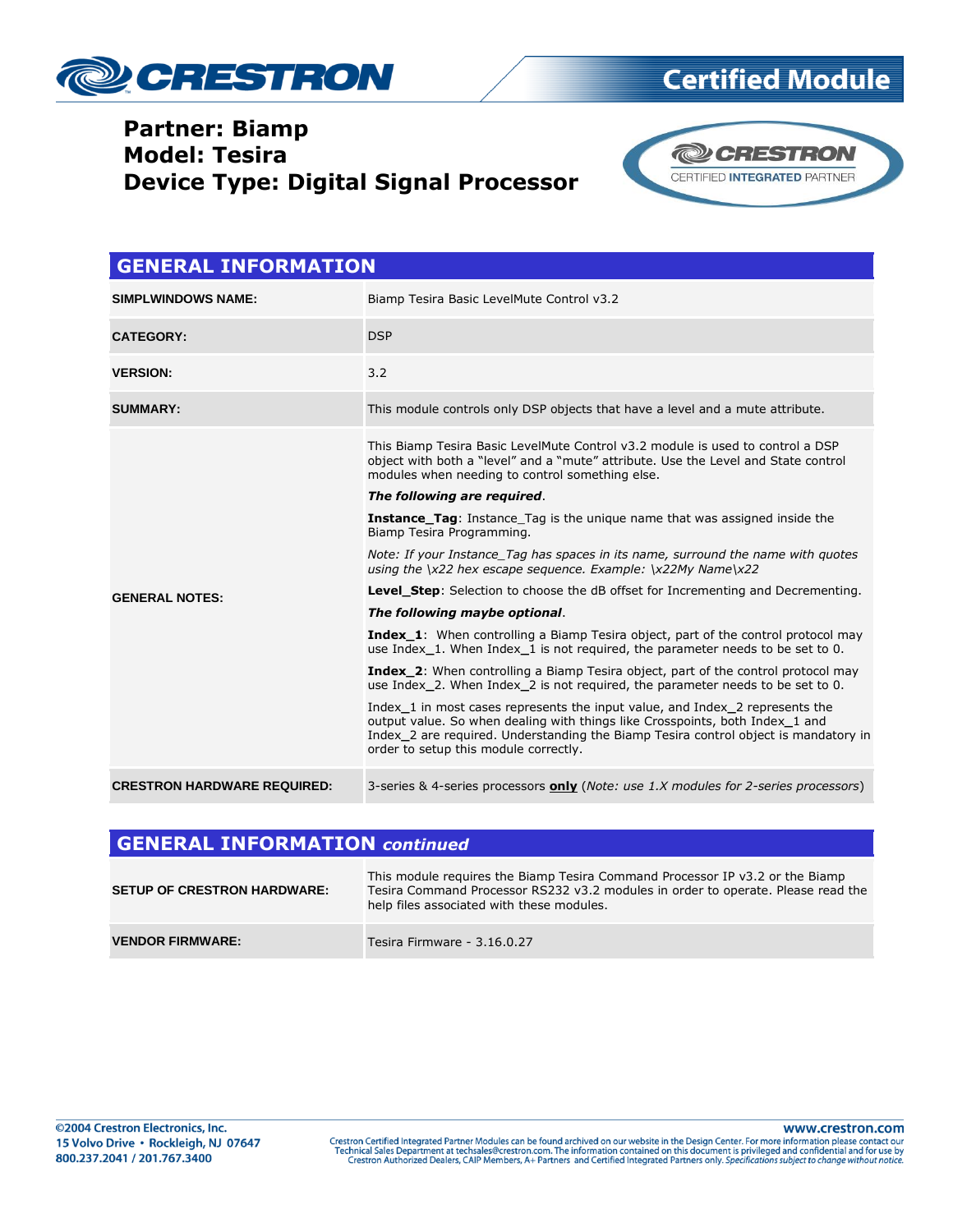

# **Certified Module**

### **Partner: Biamp Model: Tesira Device Type: Digital Signal Processor**



| <b>PARAMETER:</b>           |                                                                                                                                                                                                                                                                                                                                                                                                                                                            |
|-----------------------------|------------------------------------------------------------------------------------------------------------------------------------------------------------------------------------------------------------------------------------------------------------------------------------------------------------------------------------------------------------------------------------------------------------------------------------------------------------|
| Instance Tag                | Instance Tag is the unique name, for the control object, that was assigned inside<br>the Biamp Tesira Programming.<br>Note: If your Instance Tag has spaces in its name, surround the name with quotes<br>using the $\x22$ hex escape sequence. Example: $\x22My$ Name $\x22$                                                                                                                                                                              |
| Index 1                     | When controlling a Biamp Tesira object, part of the control protocol may use<br>Index 1. When Index 1 is not required, the parameter needs to be set to 0.<br>Index 1 in most cases represents the input value, and Index 2 represents the<br>output value. So when dealing with things like Crosspoints, both Index 1 and<br>Index 2 are required. Understanding the Biamp Tesira control object is mandatory in<br>order to setup this module correctly. |
| Index 2                     | When controlling a Biamp Tesira object, part of the control protocol may use<br>Index 2. When Index 2 is not required, the parameter needs to be set to 0.<br>Index 1 in most cases represents the input value, and Index 2 represents the<br>output value. So when dealing with things like Crosspoints, both Index 1 and<br>Index 2 are required. Understanding the Biamp Tesira control object is mandatory in<br>order to setup this module correctly. |
| Level Step                  | Selection to choose the dB offset for Incrementing and Decrementing.                                                                                                                                                                                                                                                                                                                                                                                       |
| <b>Command Processor ID</b> | Setting to indicate the ID for the command processor that this module will register<br>itself with.                                                                                                                                                                                                                                                                                                                                                        |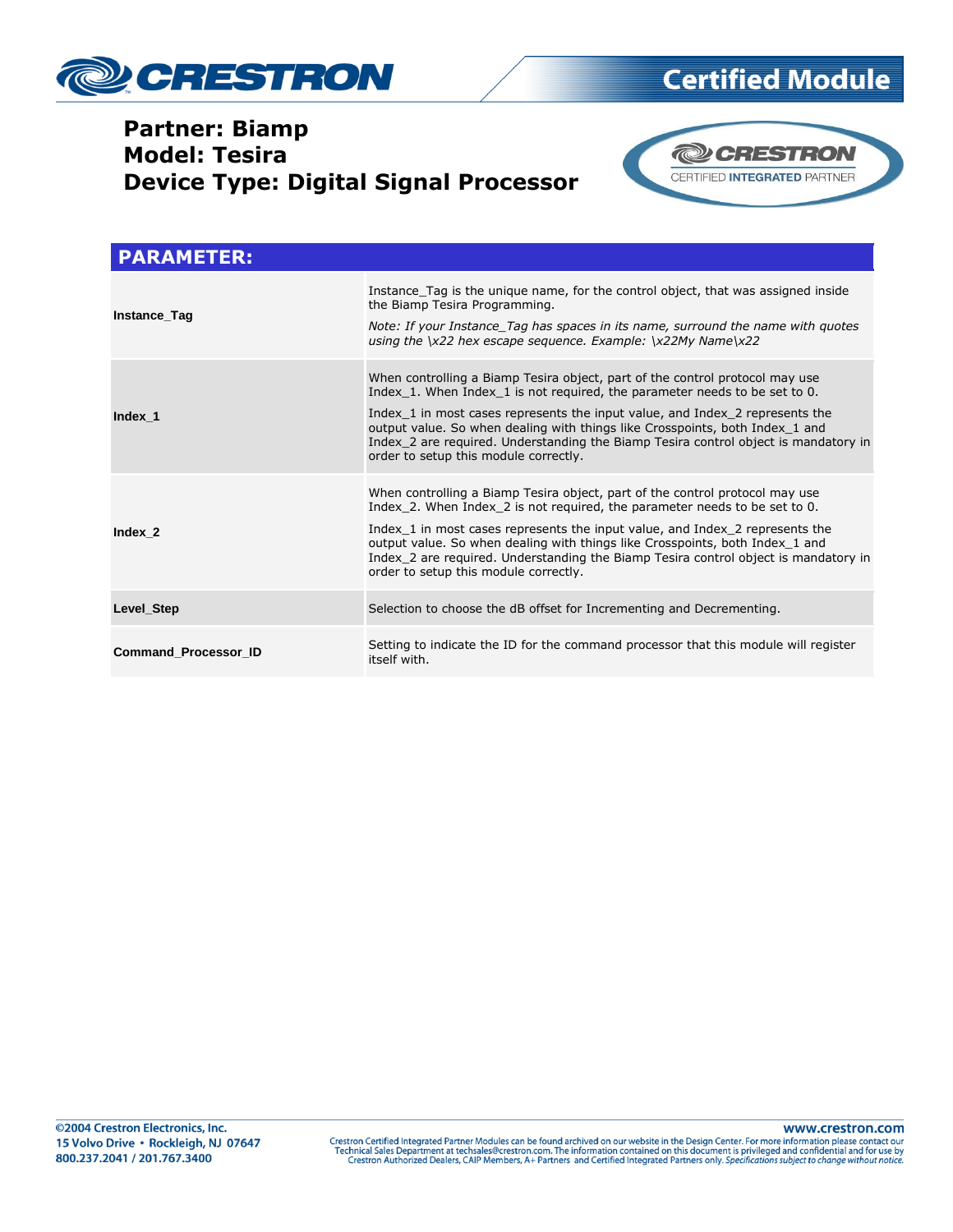

# **Certified Module**

### **Partner: Biamp Model: Tesira Device Type: Digital Signal Processor**



| <b>CONTROL:</b>          |    |                                                                                                                                                                                                                                                                                                                                                                                                                                                                                                                                                                                                                                                                |
|--------------------------|----|----------------------------------------------------------------------------------------------------------------------------------------------------------------------------------------------------------------------------------------------------------------------------------------------------------------------------------------------------------------------------------------------------------------------------------------------------------------------------------------------------------------------------------------------------------------------------------------------------------------------------------------------------------------|
| Poll                     | D  | Pulse to poll for the current value. If the control object that you are controlling has<br>been able to successfully register a subscription, then this signal may not do<br>anything. A subscription is a process of registering for unsolicited messages. Some<br>Biamp Tesira Control objects have this capability.                                                                                                                                                                                                                                                                                                                                         |
| Level Up, Level Down     | D  | Press and hold to adjust the volume level.                                                                                                                                                                                                                                                                                                                                                                                                                                                                                                                                                                                                                     |
| Mute_On, Mute_Off        | D. | Pulse to set Mute On or Off                                                                                                                                                                                                                                                                                                                                                                                                                                                                                                                                                                                                                                    |
| Mute_Toggle              | D  | Pulse to invert Mute.                                                                                                                                                                                                                                                                                                                                                                                                                                                                                                                                                                                                                                          |
| <b>New Level Percent</b> | A  | Sets the value to be set using Send_New_Level_Percent. If the digital signal<br>Send_New_Level_Percent is high when this value changes, the module will<br>automatically send the new value. The value will be validated prior to sending to<br>insure this value falls in the correct range. This is an <b>unsigned level</b> .<br>Note: A debounce value of 300ms has been added preventing this value to be reset<br>to quickly, thus safe quarding communication queues. DO NOT BYPASS.<br>Note: this input is not designed to be used with a Ramp symbol in SIMPL Windows.<br>It is only designed to be used for preset levels.<br>Valid Range: 0d-65535d |
| Send New Level Percent   | D  | Pulse to send the volume entered in the New_Level_Percent input. This will allow<br>preset values to be sent to the Biamp.                                                                                                                                                                                                                                                                                                                                                                                                                                                                                                                                     |
| Enable                   | D  | Set High: Control Module Enabled.<br>Set Low: Control Module Disabled.<br>Note: Use a 1 for normal operation.                                                                                                                                                                                                                                                                                                                                                                                                                                                                                                                                                  |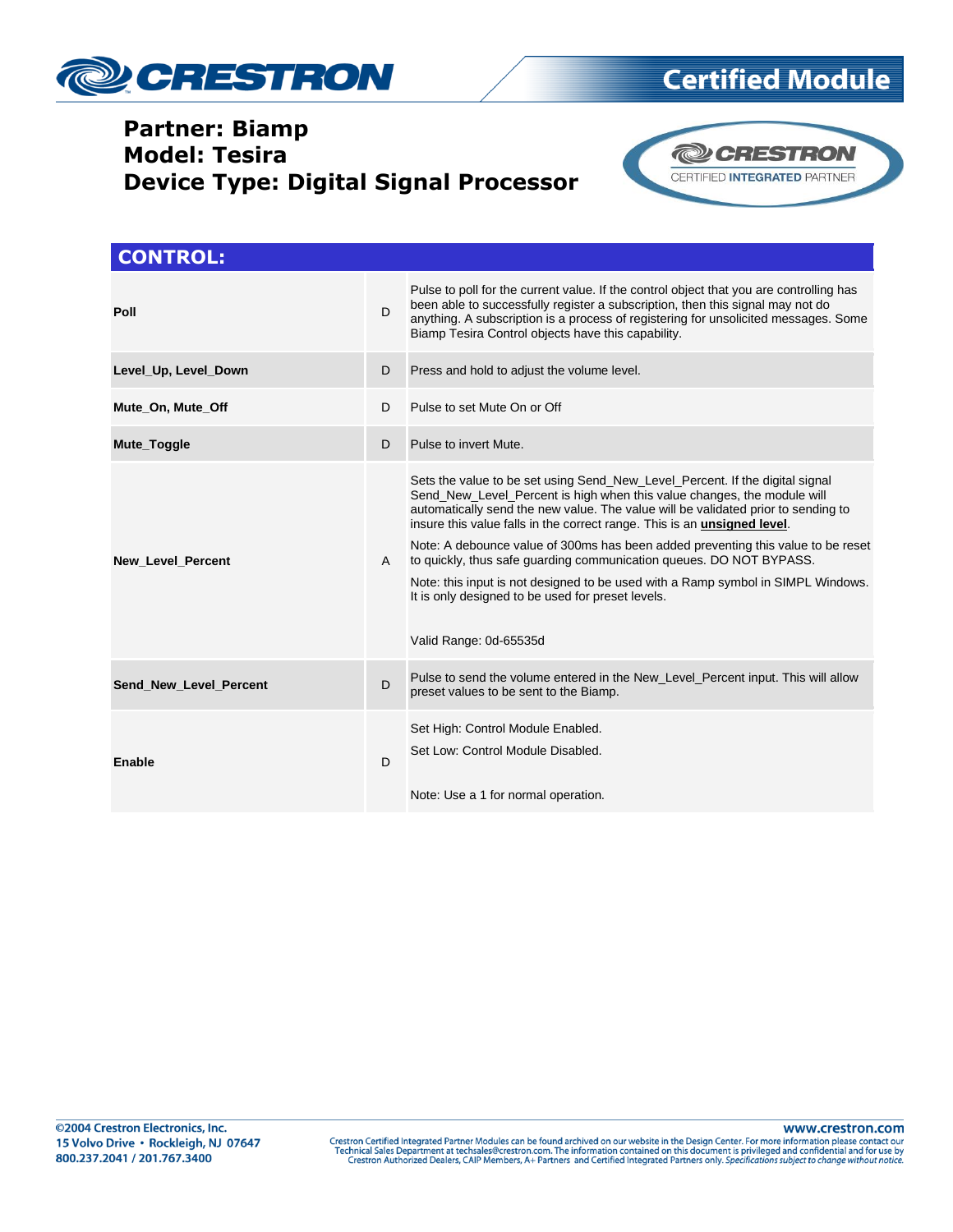

### **Partner: Biamp Model: Tesira Device Type: Digital Signal Processor**



**Certified Module** 

| <b>FEEDBACK:</b>            |              |                                                                                                                                                                                                                                          |
|-----------------------------|--------------|------------------------------------------------------------------------------------------------------------------------------------------------------------------------------------------------------------------------------------------|
| Is Initialized              | $\mathsf{D}$ | Signal is high to indicate the module has successfully received all required<br>responses from its initializing queries.                                                                                                                 |
| <b>Volume Level Percent</b> | $\mathsf{A}$ | Analog volume level value. This is the scaled unsigned level based on the Min/Max<br>range for the level.<br>Valid Range: 0d-65535d                                                                                                      |
| Mute Is On                  | D            | Signal is high to indicate Mute On state.                                                                                                                                                                                                |
| Mute Is Off                 | D            | Signal is high to indicate Mute Off state.                                                                                                                                                                                               |
| <b>Is Quarantied</b>        | D            | Signal is high to indicate that a component has failed to initialize because of<br>configuration issues. The Command Processor will attempt to initialize the<br>quarantined component again when a new connection has been established. |